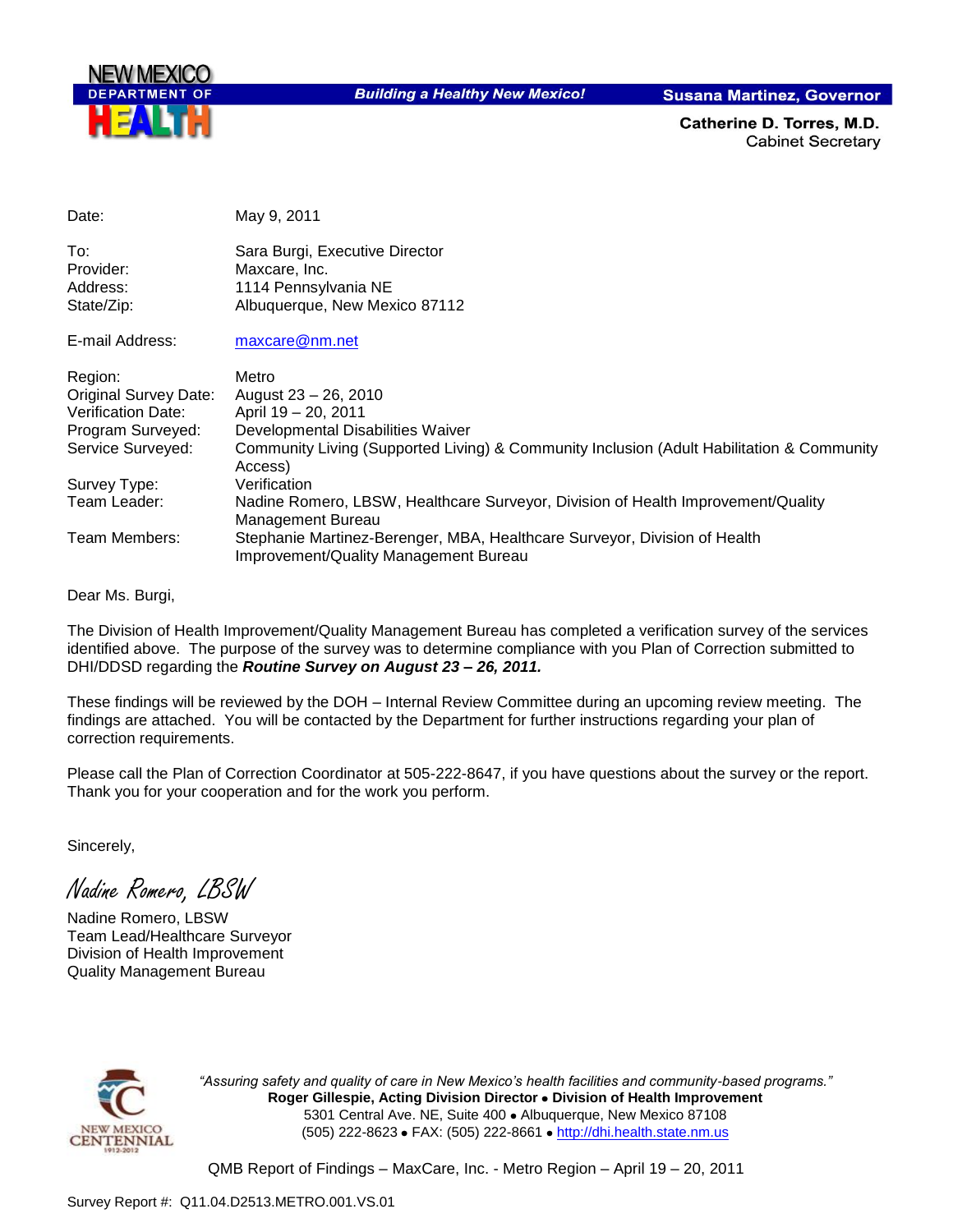| <b>Survey Process Employed:</b>         |                                                                                                                                                                                                                                                                                                                                                                                                                                                                                                              |                                                                                                                                           |  |
|-----------------------------------------|--------------------------------------------------------------------------------------------------------------------------------------------------------------------------------------------------------------------------------------------------------------------------------------------------------------------------------------------------------------------------------------------------------------------------------------------------------------------------------------------------------------|-------------------------------------------------------------------------------------------------------------------------------------------|--|
| <b>Entrance Conference Date:</b>        | April 19, 2011                                                                                                                                                                                                                                                                                                                                                                                                                                                                                               |                                                                                                                                           |  |
| Present:                                | Maxcare, Inc.<br>Anita Fincher, Director of Quality Assurance<br>Armida Medina, Program Director                                                                                                                                                                                                                                                                                                                                                                                                             |                                                                                                                                           |  |
|                                         | <b>DOH/DHI/QMB</b><br>Nadine Romero, LBSW, Team Lead/Healthcare Surveyor<br>Stephanie Martinez de Berenger, MBA, Healthcare Surveyor                                                                                                                                                                                                                                                                                                                                                                         |                                                                                                                                           |  |
| <b>Exit Conference Date:</b>            | April 20, 2011                                                                                                                                                                                                                                                                                                                                                                                                                                                                                               |                                                                                                                                           |  |
| Present:                                | Maxcare, Inc.<br>Anita Fincher, Director of Quality Assurance                                                                                                                                                                                                                                                                                                                                                                                                                                                |                                                                                                                                           |  |
|                                         | <b>DOH/DHI/QMB</b>                                                                                                                                                                                                                                                                                                                                                                                                                                                                                           | Nadine Romero, LBSW, Team Lead/Healthcare Surveyor<br>Stephanie Martinez de Berenger, MBA, Healthcare Surveyor                            |  |
| <b>Homes Visited</b>                    | Number:                                                                                                                                                                                                                                                                                                                                                                                                                                                                                                      | 4                                                                                                                                         |  |
| <b>Supported Homes Visited</b>          | Number:                                                                                                                                                                                                                                                                                                                                                                                                                                                                                                      | 4                                                                                                                                         |  |
| <b>Administrative Locations Visited</b> | Number:                                                                                                                                                                                                                                                                                                                                                                                                                                                                                                      | 1                                                                                                                                         |  |
| <b>Total Sample Size</b>                | Number:                                                                                                                                                                                                                                                                                                                                                                                                                                                                                                      | 7<br>1 - Jackson Class Members<br>7 - Non-Jackson Class Members<br>5 - Supported Living<br>5 - Adult Habilitation<br>3 - Community Access |  |
| Records Reviewed (Persons Served)       | Number:                                                                                                                                                                                                                                                                                                                                                                                                                                                                                                      | $\overline{7}$                                                                                                                            |  |
| <b>Administrative Files Reviewed</b>    | <b>Billing Records</b><br>Medical Records<br>Incident Management Records<br>٠<br><b>Personnel Files</b><br>$\bullet$<br><b>Training Records</b><br>$\bullet$<br>Agency Policy and Procedure<br>$\bullet$<br><b>Caregiver Criminal History Screening Records</b><br>$\bullet$<br><b>Employee Abuse Registry</b><br>$\bullet$<br>Human Rights Notes and/or Meeting Minutes<br>$\bullet$<br>Nursing personnel files<br>$\bullet$<br><b>Evacuation Drills</b><br>٠<br>Quality Improvement/Quality Assurance Plan |                                                                                                                                           |  |

CC: Distribution List: DOH - Division of Health Improvement

DOH - Developmental Disabilities Supports Division

DOH - Office of Internal Audit

HSD - Medical Assistance Division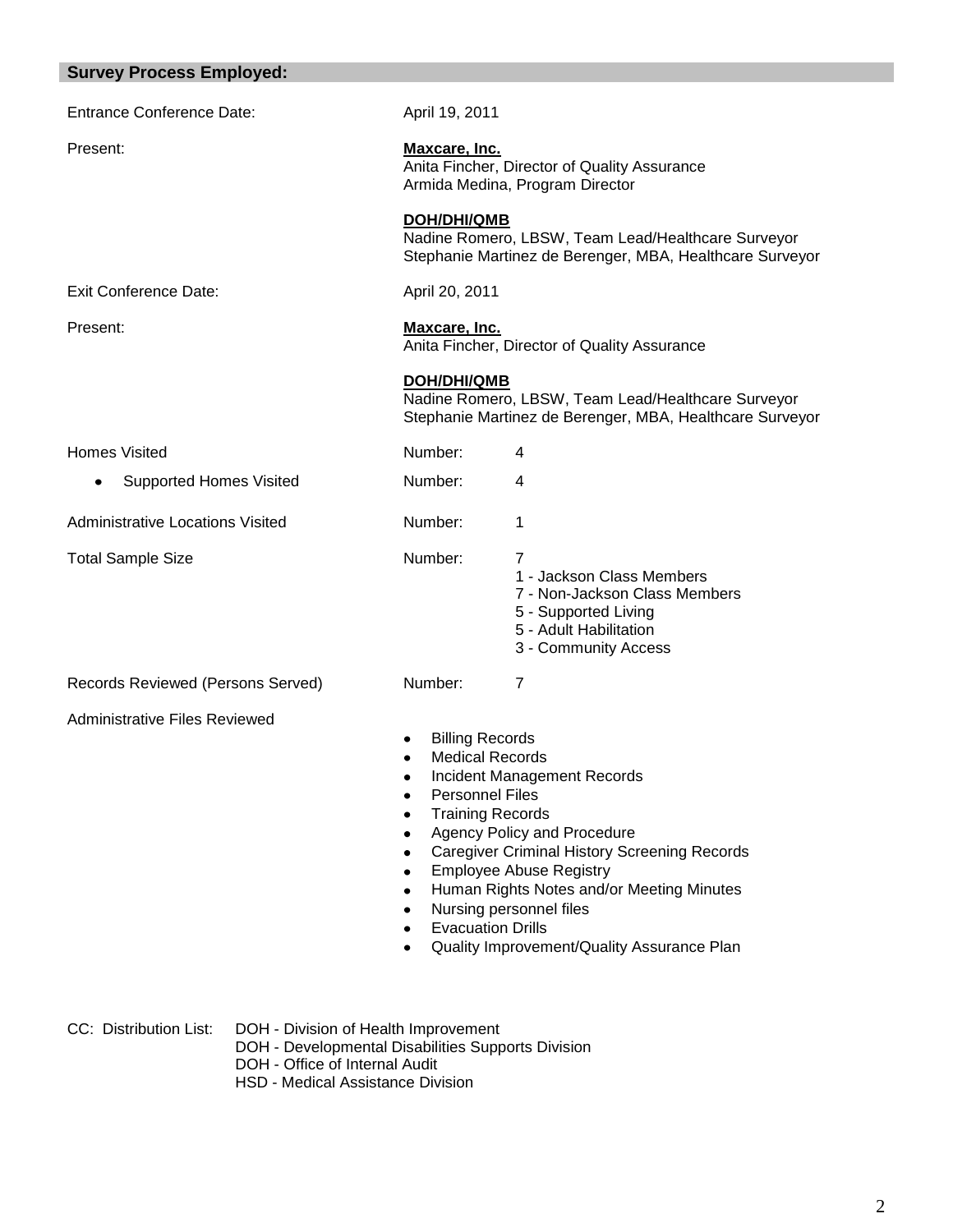Each deficiency in your Report of Findings is scored on a Scope and Severity Scale. The culmination of each deficiency's Scope and Severity is used to determine degree of compliance to standards and regulations and level of QMB Compliance Determination.

|                 |                      |                                                             | <b>SCOPE</b>                     |                             |                                             |
|-----------------|----------------------|-------------------------------------------------------------|----------------------------------|-----------------------------|---------------------------------------------|
|                 |                      |                                                             | <b>Isolated</b><br>$01\% - 15\%$ | <b>Pattern</b><br>16% - 79% | <b>Widespread</b><br>80% - 100%             |
| <b>SEVERITY</b> | High Impact          | Immediate Jeopardy to<br>individual health and or<br>safety | J.                               | K.                          | L.                                          |
|                 |                      | <b>Actual harm</b>                                          | G.                               | н.                          | 1.                                          |
|                 | Medium<br>Impact     | No Actual Harm<br>Potential for more than<br>minimal harm   | D.                               | Ε.                          | $F.$ (3 or<br>more)                         |
|                 |                      |                                                             | $D.$ (2 or<br>less)              |                             | $F.$ (no<br>conditions of<br>participation) |
|                 | <b>Impact</b><br>Low | No Actual Harm<br>Minimal potential for<br>harm.            | А.                               | В.                          | C.                                          |

## **Scope and Severity Definitions:**

• Isolated:

A deficiency that is limited to 1% to 15% of the sample, usually impacting few individuals in the sample.

• Pattern:

A deficiency that impacts a number or group of individuals from 16% to 79% of the sample is defined as a pattern finding. Pattern findings suggest the need for system wide corrective actions.

• Widespread:

A deficiency that impacts most or all (80% to 100%) of the individuals in the sample is defined as widespread or pervasive. Widespread findings suggest the need for system wide corrective actions as well as the need to implement a Continuous Quality Improvement process to improve or build infrastructure. Widespread findings could be referred to the Internal Review Committee for review and possible actions or sanctions.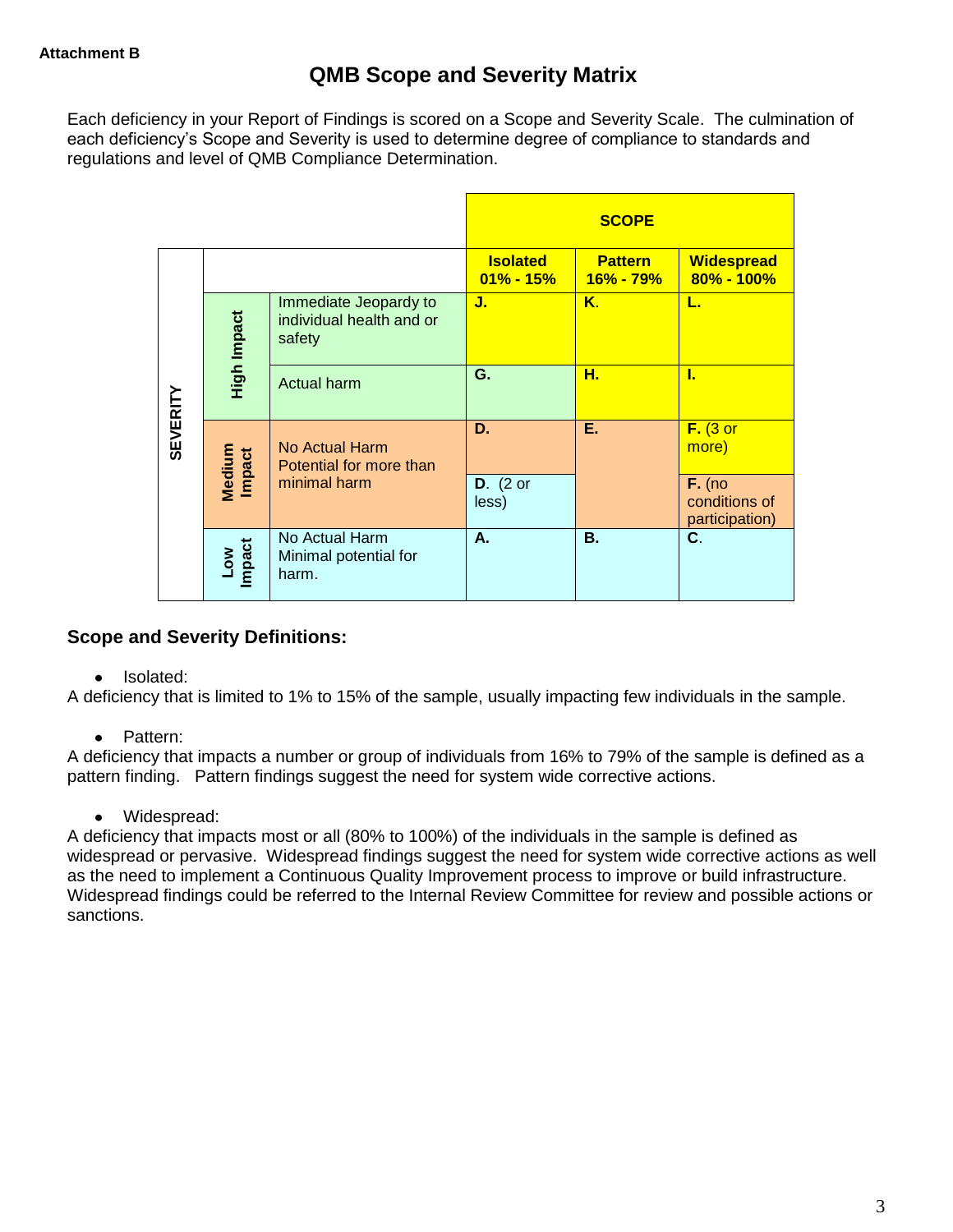# **QMB Determinations of Compliance**

"Substantial Compliance with Conditions of Participation"

The QMB determination of "Substantial Compliance with Conditions of Participation" indicates that a provider is in substantial compliance with all "Conditions of Participation" and other standards and regulations. The agency has obtained a level of compliance such that there is a minimal potential for harm to individuals" health and safety. To qualify for a determination of Substantial Compliance with Conditions of Participation, the provider must be in compliance with all Conditions of Participation.

"Non-Compliance with Conditions of Participation"

The QMB determination of "Non-Compliance with Conditions of Participation" indicates that a provider is out of compliance with one (1) or more "Conditions of Participation." This non-compliance, if not corrected, is likely to result in a serious negative outcome or the potential for more than minimal harm to individuals" health and safety.

Providers receiving a repeat determination of 'Non-Compliance' may be referred by QMB to the Internal Review Committee (IRC) for consideration of remedies and possible actions.

"Sub-Standard Compliance with Conditions of Participation":

The QMB determination of "Sub-Standard Compliance with Conditions of Participation" indicates a provider is significantly out of compliance with Conditions of Participation and/or has:

- Multiple findings of widespread non-compliance with any standard or regulation with a significant potential for more than minimal harm.
- Any finding of actual harm or Immediate Jeopardy.

Providers receiving a repeat determination of 'Substandard Compliance' will be referred by QMB to the Internal Review Committee (IRC) for consideration of remedies and possible actions.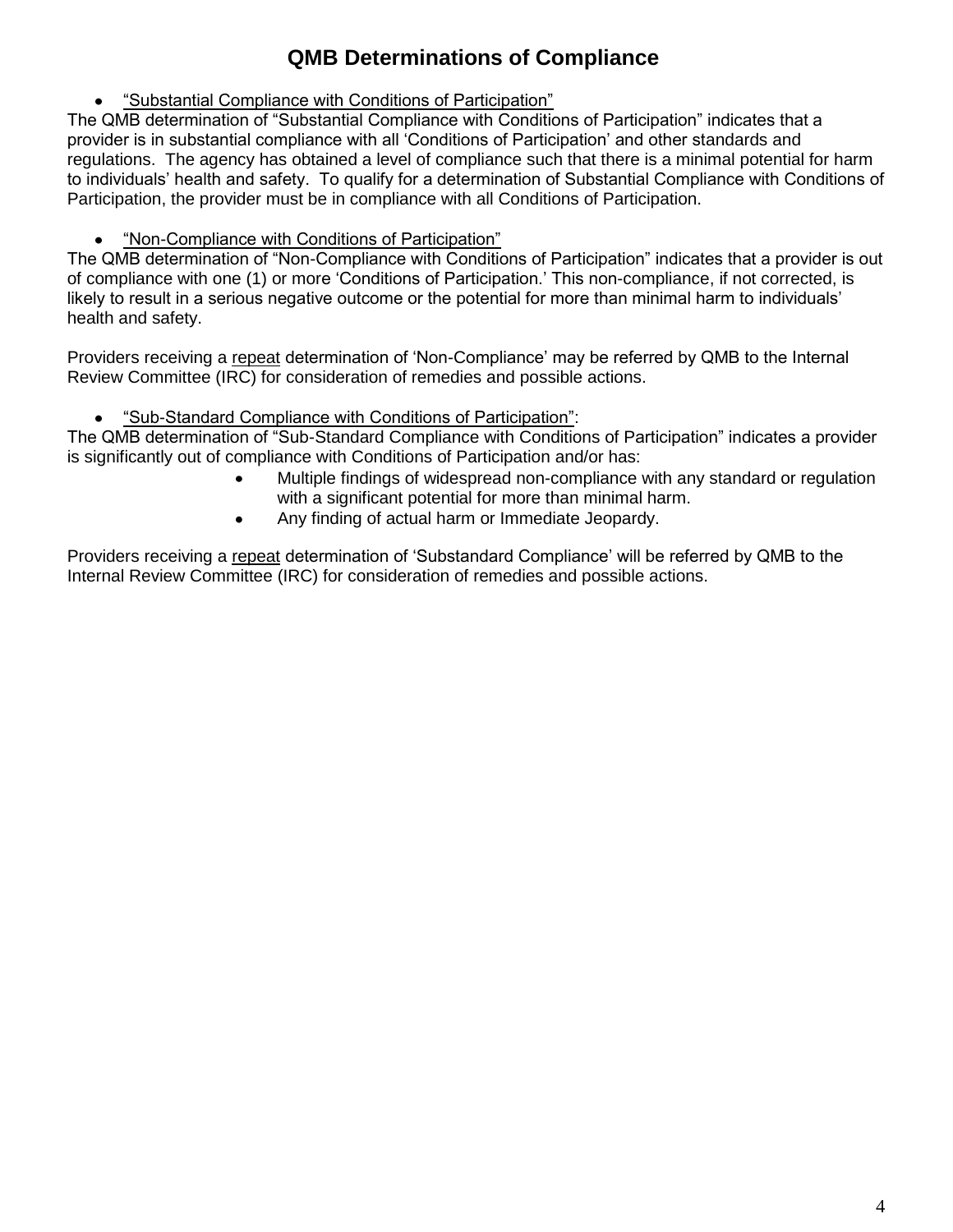# **Guidelines for the Provider Informal Reconsideration of Finding (IRF) Process**

#### **Introduction:**

Throughout the QMB Survey process, surveyors are openly communicating with providers. Open communication means that surveyors have clarified issues and/or requested missing information before completing the review. Regardless, there may still be instances where the provider disagrees with a specific finding. Providers may use the following process to informally dispute a finding.

#### **Instructions:**

- 1. The Informal Reconsideration of the Finding (IRF) request must be in writing to the QMB Deputy Bureau Chief **within 10 working days** of receipt of the final report.
- 2. The written request for an IRF must be completed on the QMB Request for Informal Reconsideration of Finding Form available on the QMB website:<http://dhi.health.state.nm.us/qmb>
- 3. The written request for an IRF must specify in detail the request for reconsideration and why the finding is inaccurate.
- 4. The IRF request must include all supporting documentation or evidence.

#### **The following limitations apply to the IRF process:**

- The request for an IRF and all supporting evidence must be received within 10 days.
- Findings based on evidence requested during the survey and not provided may not be subject to  $\bullet$ reconsideration.
- The supporting documentation must be new evidence not previously reviewed or requested by the  $\bullet$ survey team.
- Providers must continue to complete their Plan of Correction during the IRF process  $\bullet$
- Providers may not request an IRF to challenge the sampling methodology.
- Providers may not request an IRF based on disagreement with the nature of the standard or  $\bullet$ regulation.
- Providers may not request an IRF to challenge the team composition.
- Providers may not request an IRF to challenge the QMB compliance determination or the length of  $\bullet$ their DDSD provider contract.

A Provider forfeits the right to an IRF if the request is not made within 10 working days of receiving the report and/or does not include all supporting documentation or evidence to show compliance with the standards and regulations.

QMB has 30 working days to complete the review and notify the provider of the decision. The request will be reviewed by the IRF committee. The Provider will be notified in writing of the ruling; no face to face meeting will be conducted.

When a Provider requests that a finding be reconsidered, it does not stop or delay the Plan of Correction process. **Providers must continue to complete the Plan of Correction, including the finding in dispute regardless of the IRF status.** If a finding is removed or modified, it will be noted and removed or modified from the Report of Findings. It should be noted that in some cases a Plan of Correction may be completed prior to the IRF process being completed. The provider will be notified in writing on the decisions of the IRF committee.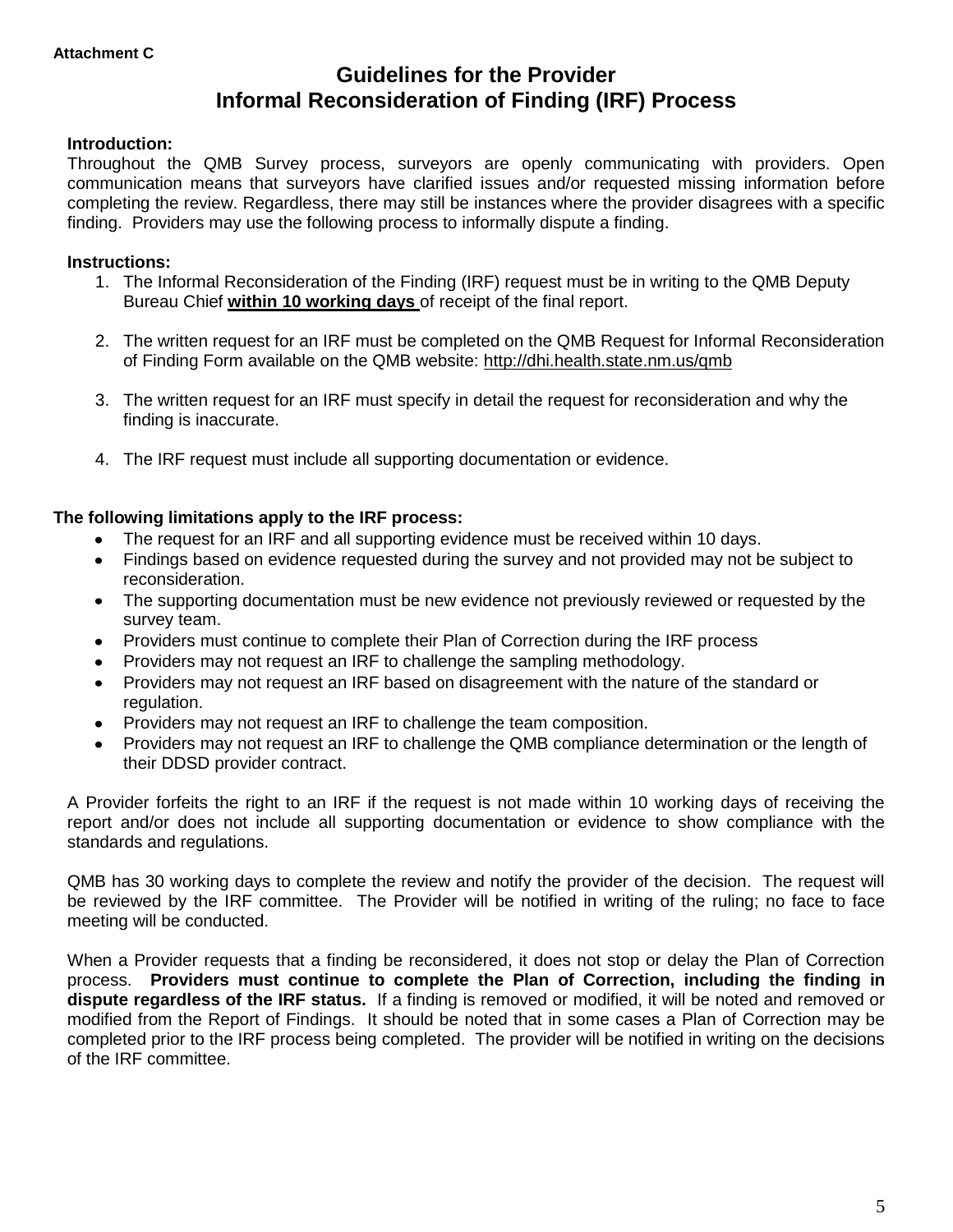**Agency: Maxcare, Inc. - Metro Region** Program: Developmental Disabilities Waiver Service: Community Living (Supported Living) & Community Inclusion (Adult Habilitation & Community Access) Monitoring Type: Verification Survey<br> **Original Survey Date: August 23 - 26, 2010 Original Survey Date:**<br>**Verification Date: Verification Date: April 19 – 20, 2011**

| <b>Standard of Care</b>                                                                                                                                                                                                                                                                                                                                                                                                                                                                                                                                                                                                                                                                                                                                                                                                                                                                                                                                                                                                                                                                                                                                                                                                                                                                                                                                                                                                                                                                               | August 23 - 26, 2010<br><b>Deficiencies</b>                                                                                                                                                                                                                                                                                                                                                                                                                                                                                                                                                                                                                                                                                                                                                                                                                                | April 19 - 20, 2011<br>Verification Survey - New and Repeat<br><b>Deficiencies</b>                                                                                                                                                                                                                                                                                                                                                                                                                                                                                                                                                                                         |
|-------------------------------------------------------------------------------------------------------------------------------------------------------------------------------------------------------------------------------------------------------------------------------------------------------------------------------------------------------------------------------------------------------------------------------------------------------------------------------------------------------------------------------------------------------------------------------------------------------------------------------------------------------------------------------------------------------------------------------------------------------------------------------------------------------------------------------------------------------------------------------------------------------------------------------------------------------------------------------------------------------------------------------------------------------------------------------------------------------------------------------------------------------------------------------------------------------------------------------------------------------------------------------------------------------------------------------------------------------------------------------------------------------------------------------------------------------------------------------------------------------|----------------------------------------------------------------------------------------------------------------------------------------------------------------------------------------------------------------------------------------------------------------------------------------------------------------------------------------------------------------------------------------------------------------------------------------------------------------------------------------------------------------------------------------------------------------------------------------------------------------------------------------------------------------------------------------------------------------------------------------------------------------------------------------------------------------------------------------------------------------------------|----------------------------------------------------------------------------------------------------------------------------------------------------------------------------------------------------------------------------------------------------------------------------------------------------------------------------------------------------------------------------------------------------------------------------------------------------------------------------------------------------------------------------------------------------------------------------------------------------------------------------------------------------------------------------|
| Tag #1A26 (CoP) COR / EAR                                                                                                                                                                                                                                                                                                                                                                                                                                                                                                                                                                                                                                                                                                                                                                                                                                                                                                                                                                                                                                                                                                                                                                                                                                                                                                                                                                                                                                                                             | <b>Scope and Severity Rating: E</b>                                                                                                                                                                                                                                                                                                                                                                                                                                                                                                                                                                                                                                                                                                                                                                                                                                        | <b>Scope and Severity: D</b>                                                                                                                                                                                                                                                                                                                                                                                                                                                                                                                                                                                                                                               |
| <b>NMAC 7.1.12.8</b><br>REGISTRY ESTABLISHED; PROVIDER INQUIRY<br>REQUIRED: Upon the effective date of this rule, the<br>department has established and maintains an<br>accurate and complete electronic registry that<br>contains the name, date of birth, address, social<br>security number, and other appropriate identifying<br>information of all persons who, while employed by a<br>provider, have been determined by the department,<br>as a result of an investigation of a complaint, to have<br>engaged in a substantiated registry-referred incident<br>of abuse, neglect or exploitation of a person receiving<br>care or services from a provider. Additions and<br>updates to the registry shall be posted no later than<br>two (2) business days following receipt. Only<br>department staff designated by the custodian may<br>access, maintain and update the data in the registry.<br>Provider requirement to inquire of<br>Α.<br>registry. A provider, prior to employing or contracting<br>with an employee, shall inquire of the registry whether<br>the individual under consideration for employment or<br>contracting is listed on the registry.<br>Prohibited employment. A provider may not<br>В.<br>employ or contract with an individual to be an<br>employee if the individual is listed on the registry as<br>having a substantiated registry-referred incident of<br>abuse, neglect or exploitation of a person receiving<br>care or services from a provider.<br>D. | Based on record review, the Agency failed to maintain<br>documentation in the employee's personnel records<br>that evidenced inquiry to the Employee Abuse<br>Registry prior to employment for 13 of 42 Agency<br>Personnel.<br>The following Agency personnel records<br>contained no evidence of the Employee Abuse<br><b>Registry being completed:</b><br>• #50 - Date of Hire 5/23/09<br>• #69 – Date of Hire $9/28/09$<br>• #74 – Date of Hire $10/12/09$<br>The following Agency Personnel records<br>contained evidence that indicated the Employee<br>Abuse Registry was completed after hire:<br>• #43 - Date of Hire 3/6/06. Completed 12/11/06<br>• #45 - Date of Hire 7/31/07. Completed 8/1/07.<br>• #49 - Date of Hire 4/27/06. Completed 11/12/06.<br>• #53 - Date of Hire 7/10/09. Completed 7/23/09.<br>$*$ #54 – Date of Hire 9/1/08. Completed 10/1/08. | <b>New and Repeat:</b><br>Based on record review, the Agency failed to maintain<br>documentation in the employee's personnel records<br>that evidenced inquiry to the Employee Abuse<br>Registry prior to employment for 5 of 37 Agency<br>Personnel.<br>The following Agency Personnel records<br>contained evidence that indicated the Employee<br>Abuse Registry was completed after hire:<br>• #83 - Date of Hire 11/22/10. Completed 4/19/11.<br>$*$ #87 – Date of Hire 1/6/11. Completed 1/10/11.<br>• #92 - Date of Hire 12/29/10. Completed 1/10/11.<br>• #93 - Date of Hire 2/25/11. Completed 3/2/11.<br>• #97 – Date of Hire $11/24/10$ . Completed $3/31/11$ . |
| Documentation of inquiry to registry. The                                                                                                                                                                                                                                                                                                                                                                                                                                                                                                                                                                                                                                                                                                                                                                                                                                                                                                                                                                                                                                                                                                                                                                                                                                                                                                                                                                                                                                                             | $\bullet$ #55 - Date of Hire 6/3/08. Completed 6/5/08.                                                                                                                                                                                                                                                                                                                                                                                                                                                                                                                                                                                                                                                                                                                                                                                                                     |                                                                                                                                                                                                                                                                                                                                                                                                                                                                                                                                                                                                                                                                            |

QMB Report of Findings – Maxcare, Inc - Metro Region – April 19 – 20, 2011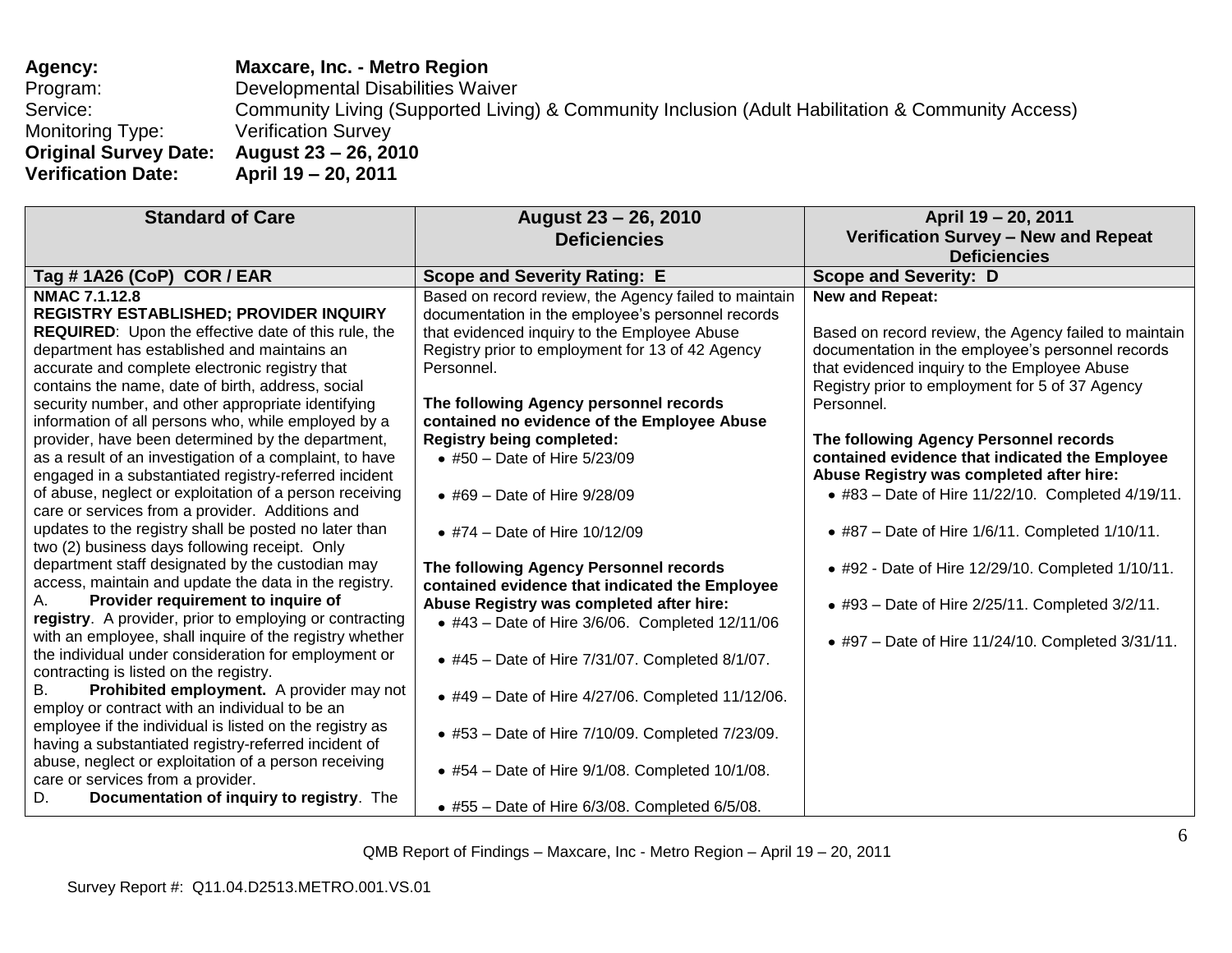employee was not listed on the registry as having a substantiated registry -referred incident of abuse, neglect or exploitation. E. **Documentation for other staff**. With respect to all employed or contracted individuals providing direct care who are licensed health care professionals or certified nurse aides, the provider shall maintain documentation reflecting the individual"s current licensure as a health care professional or current certification as a nurse aide. F. **Consequences of noncompliance**. The department or other governmental agency having regulatory enforcement authority over a provider may sanction a provider in accordance with applicable law if the provider fails to make an appropriate and timely inquiry of the registry, or fails to maintain evidence of such inquiry, in connection with the hiring or contracting of an employee; or for employing or contracting any person to work as an employee who is listed on the registry. Such sanctions may include a directed plan of correction, civil monetary penalty not to exceed five thousand dollars (\$5000) per

provider shall maintain documentation in the employee"s personnel or employment records that evidences the fact that the provider made an inquiry to the registry concerning that employee prior to employment. Such documentation must include evidence, based on the response to such inquiry received from the custodian by the provider, that the

instance, or termination or non -renewal of any contract with the department or other governmental

Developmental Disabilities (DD) Waiver Service

**Chapter 1.IV. General Provider Requirements. D. Criminal History Screening:** All personnel shall be screened by the Provider Agency in regard to the employee"s qualifications, references, and employment history, prior to employment. All Provider Agencies shall comply with the Criminal Records Screening for Caregivers 7.1.12 NMAC and

Standards effective 4/1/2007

agency.

### #56 – Date of Hire 2/21/10. Completed 6/18/10.

- #70 Date of Hire 3/13/06. Completed 12/11/06.
- #71 Date of Hire 4/26/06. Completed 12/11/06.
- #75 Date of Hire 3/26/07. Completed 3/27/07.

QMB Report of Findings – Maxcare, Inc - Metro Region – April 19 – 20, 2011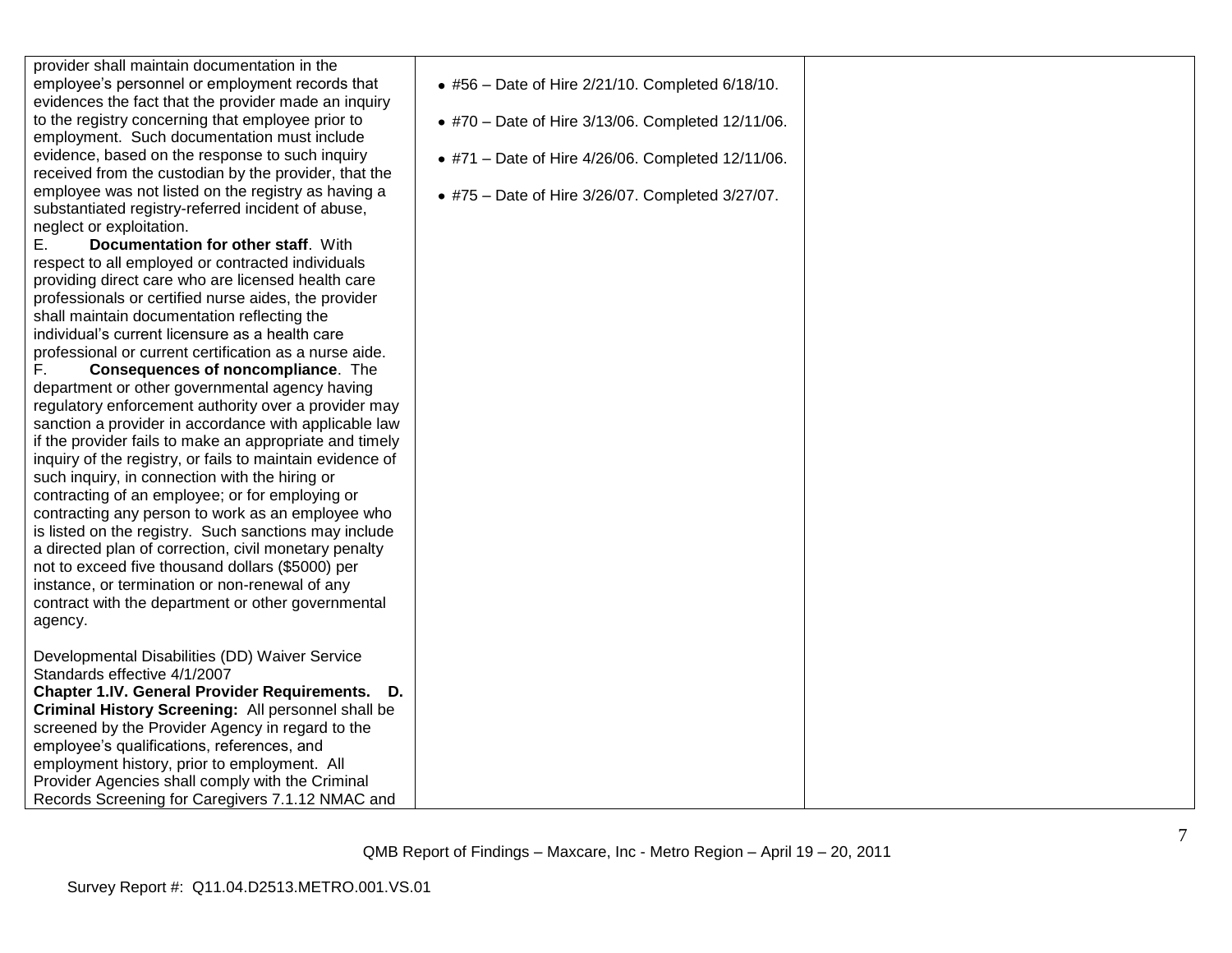| Employee Abuse Registry 7.1.12 NMAC as required<br>by the Department of Health, Division of Health<br>Improvement. |  |
|--------------------------------------------------------------------------------------------------------------------|--|
|                                                                                                                    |  |
|                                                                                                                    |  |
|                                                                                                                    |  |
|                                                                                                                    |  |
|                                                                                                                    |  |
|                                                                                                                    |  |
|                                                                                                                    |  |
|                                                                                                                    |  |
|                                                                                                                    |  |
|                                                                                                                    |  |
|                                                                                                                    |  |
|                                                                                                                    |  |
|                                                                                                                    |  |
|                                                                                                                    |  |
|                                                                                                                    |  |
|                                                                                                                    |  |
|                                                                                                                    |  |
|                                                                                                                    |  |
|                                                                                                                    |  |
|                                                                                                                    |  |
|                                                                                                                    |  |
|                                                                                                                    |  |
|                                                                                                                    |  |
|                                                                                                                    |  |
|                                                                                                                    |  |
|                                                                                                                    |  |
|                                                                                                                    |  |
|                                                                                                                    |  |
|                                                                                                                    |  |
|                                                                                                                    |  |
|                                                                                                                    |  |
|                                                                                                                    |  |
|                                                                                                                    |  |
|                                                                                                                    |  |
|                                                                                                                    |  |
|                                                                                                                    |  |
|                                                                                                                    |  |
|                                                                                                                    |  |
|                                                                                                                    |  |
|                                                                                                                    |  |
|                                                                                                                    |  |
|                                                                                                                    |  |
|                                                                                                                    |  |
|                                                                                                                    |  |
|                                                                                                                    |  |
|                                                                                                                    |  |
|                                                                                                                    |  |
|                                                                                                                    |  |
|                                                                                                                    |  |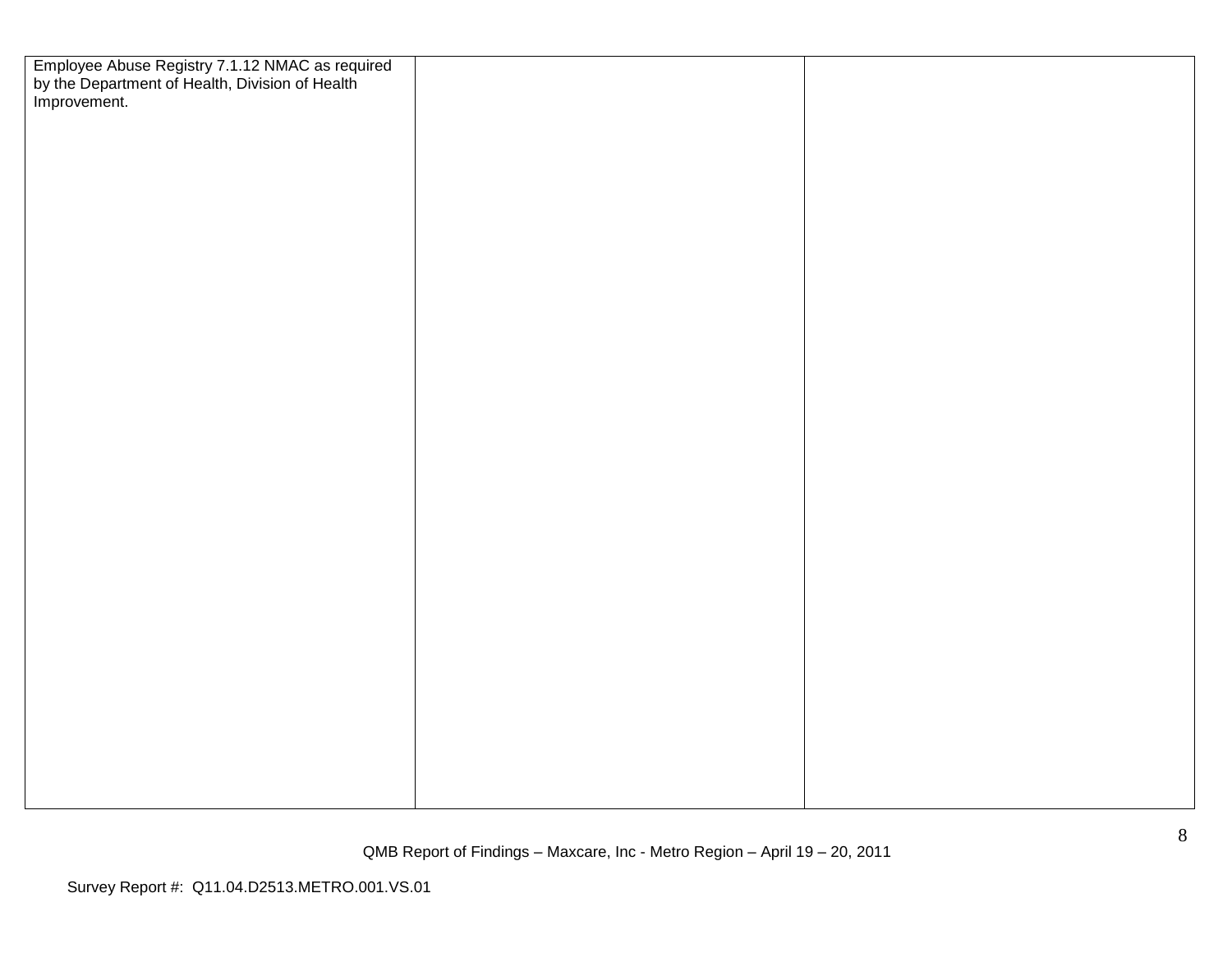| <b>Standard of Care</b>                                                | August 23 - 26, 2010<br><b>Scope &amp; Severity</b> | April 19 - 20, 2011<br>Verification Survey - New and Repeat<br><b>Deficiencies</b> |
|------------------------------------------------------------------------|-----------------------------------------------------|------------------------------------------------------------------------------------|
| Tag # 1A05 (CoP) General Requirements                                  | Scope and Severity Rating: F                        | Completed                                                                          |
| Tag #1A07 SSI Payments                                                 | Scope and Severity Rating: C                        | Completed                                                                          |
| Tag #1A08 Agency Case File                                             | Scope and Severity Rating: B                        | Completed                                                                          |
| Tag # 1A09 Medication Delivery (MAR) -<br><b>Routine Medication</b>    | Scope and Severity Rating: E                        | Completed                                                                          |
| Tag # 1A09.1 Medication Delivery - PRN<br>Medication                   | Scope and Severity Rating: E                        | Completed                                                                          |
| Tag # 1A11.1 (CoP) Transportation Training                             | Scope and Severity Rating: E                        | Completed                                                                          |
| Tag # 1A15.2 Healthcare Documentation                                  | Scope and Severity Rating: E                        | Completed                                                                          |
| Tag #1A20 DSP Training Documents                                       | Scope and Severity Rating: E                        | Completed                                                                          |
| Tag #1A22 Staff Competence                                             | Scope and Severity Rating: E                        | Completed                                                                          |
| Tag # 1A27 (CoP) Late & Failure to Report                              | Scope and Severity Rating: D                        | Completed                                                                          |
| Tag # 1A28.1 (CoP) Incident Mgt. System -<br><b>Personnel Training</b> | Scope and Severity Rating: E                        | Completed                                                                          |
| Tag # 1A28.2 (CoP) Incident Mgt. System -<br>Parent/Guardian Training  | Scope and Severity Rating: E                        | Completed                                                                          |
| Tag #1A29 Complaints / Grievances -<br>Acknowledgement                 | Scope and Severity Rating: B                        | Completed                                                                          |
| Tag #1A33.1 Board of Pharmacy - Lic                                    | Scope and Severity Rating: A                        | Completed                                                                          |
| Tag # 1A37 Individual Specific Training                                | Scope and Severity Rating: D                        | Completed                                                                          |

QMB Report of Findings – Maxcare, Inc - Metro Region – April 19 – 20, 2011